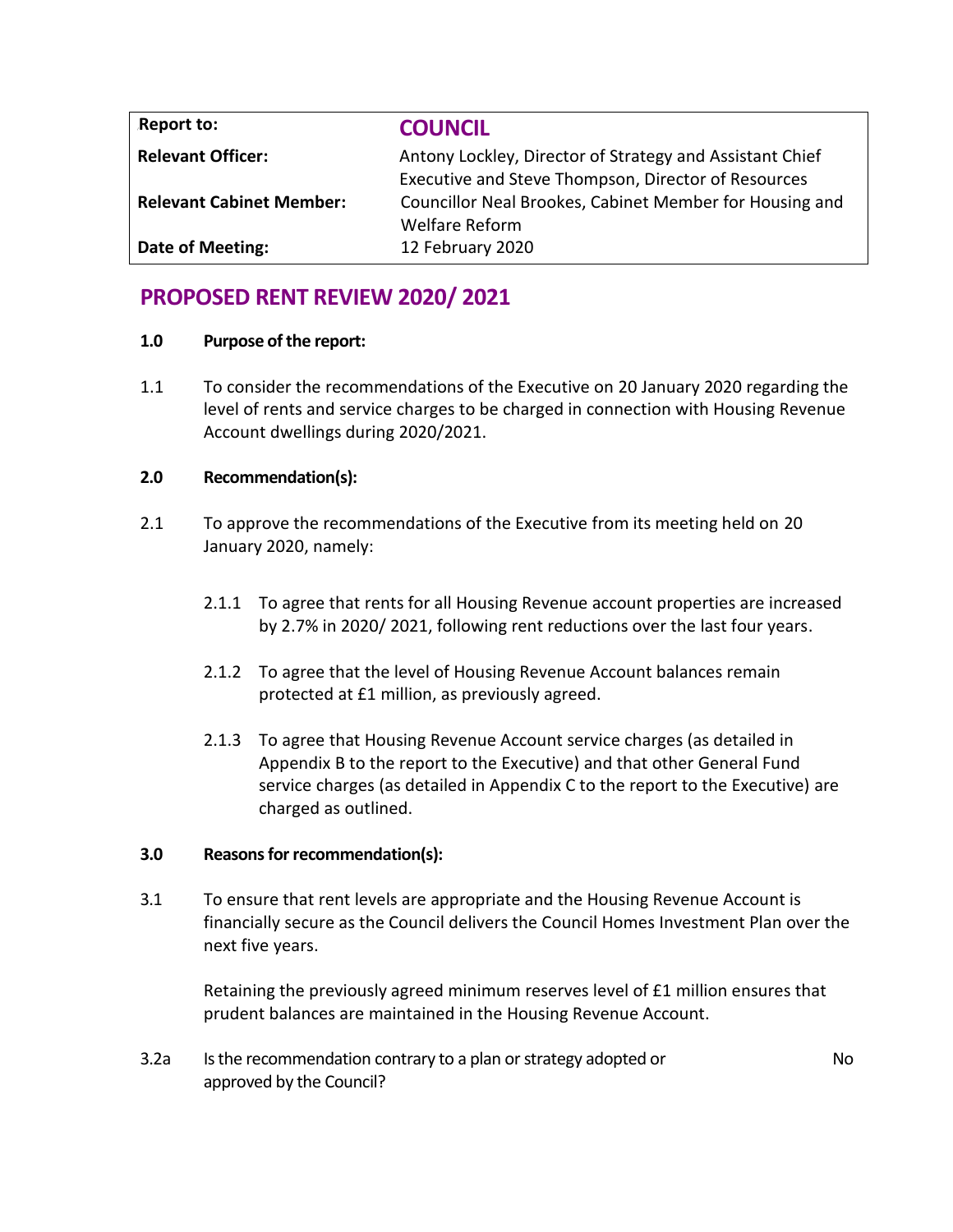3.2b Is the recommendation in accordance with the Council's approved budget?

Not applicable the report once approved will become part of the Council's new approved budget

### 3.3 Other alternative options to be considered:

Rents could be set at a lower level, but have already been reduced by a total of 4% over the last four years. Not to raise rents now would further reduce the capacity for investment in Council homes.

### **4.0 Council Priority:**

4.1 The relevant Council Priority is "Communities: Creating stronger communities and increasing resilience".

### **5.0 Background Information**

- 5.1 The Executive at its meeting on 20 January 2020, considered a report regarding the draft Housing Revenue Account budget for 2020/ 2021 and the level of rents in relation to Council housing dwellings and service charges to be applied during the next financial year. The report to the Executive detailed the 2020/ 2021 Draft Budget and the proposed changes in rent and service charges.
- 5.2 New charges for Housing Revenue Account Services and related Non-Housing Revenue Account properties were also considered and detailed within the report to the Executive.
- 5.3 All Members of the Council should have received copies of the papers considered by the Executive at its meeting on 20 January 2020, in connection with the Proposed Rent Review [available via this link](http://democracy.blackpool.gov.uk/documents/b17627/Proposed%20Rent%20Review%2020202021%2020th-Jan-2020%2018.00%20Executive.pdf?T=9)
- 5.4 Does the information submitted include any exempt information? No

### 5.5 **List of Appendices:**

Appendix 7(a) – Executive Decision Notice–EX2/2020 - Proposed Rent Review 2020/2021- 20 January 2020.

### **6.0 Legal considerations:**

6.1 None.